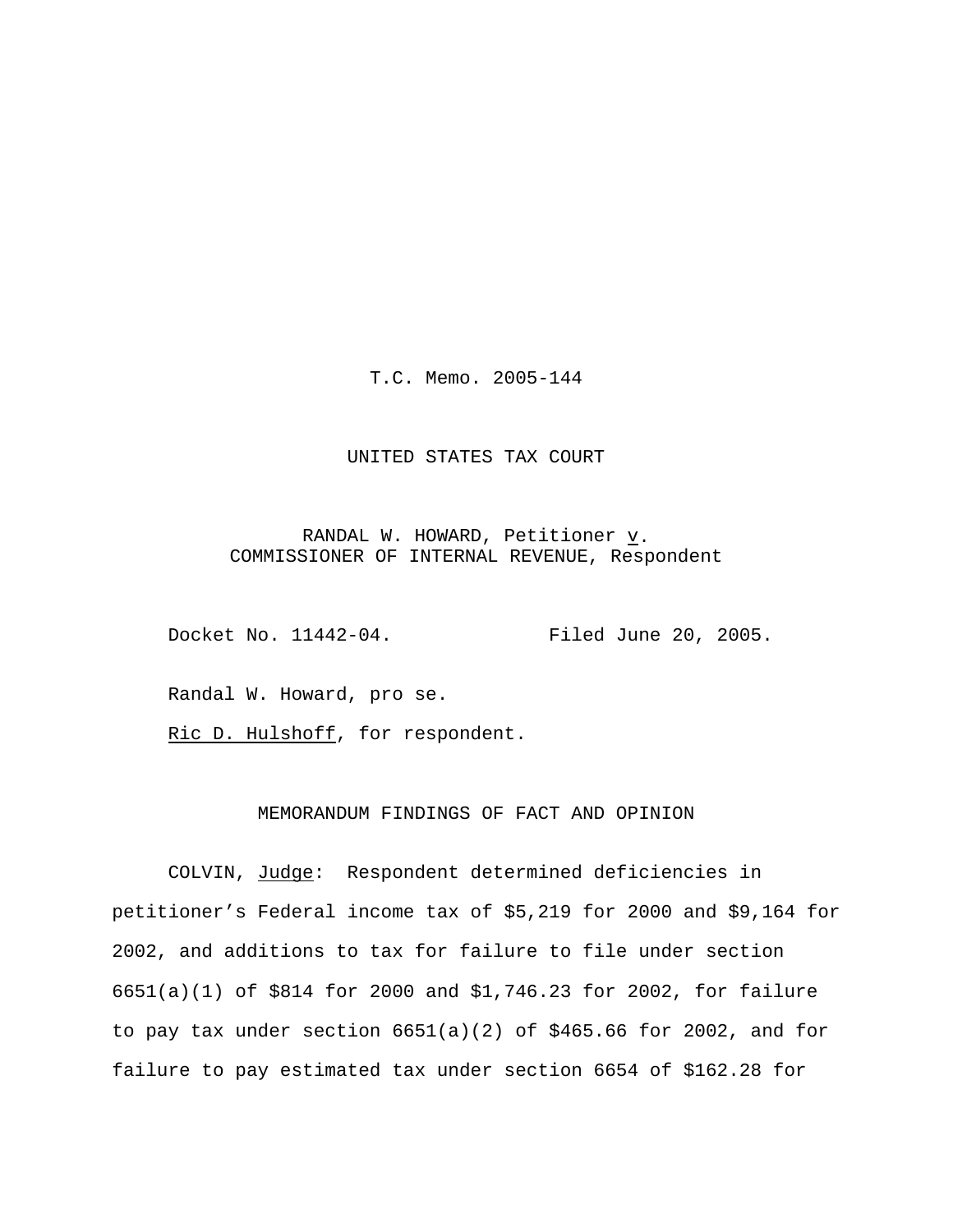2000 and \$288.17 for 2002. Respondent now contends that, for 2000, petitioner's income tax deficiency is \$5,457 and that he is liable for additions to tax under section 6651(a)(1) of \$874 and under section 6654 of \$175. Respondent concedes that petitioner is not liable for the addition to tax under section  $6651(a)(2)$ for 2002 and now contends that he is liable for an increased addition to tax under section  $6651(a)(1)$  of \$1,940.25 for 2002.

The issues for decision are:

1. Whether petitioner had unreported income of \$38,858 for 2000 and \$55,197 for 2002. We hold that he did.

2. Whether petitioner is liable for the addition to tax for failure to file under section  $6651(a)(1)$  of \$874 for 2000 and \$1,940.25 for 2002. We hold that he is.

3. Whether petitioner is liable for the addition to tax for failure to pay estimated tax of \$175 for 2000 and \$288.17 for 2002. We hold that he is.

4. Whether petitioner is liable for a penalty under section 6673 for instituting proceedings primarily for delay and for maintaining frivolous or groundless positions. We hold that he is in the amount stated below.

Unless otherwise indicated, section references are to the Internal Revenue Code in effect for the taxable years in issue. Rule references are to the Tax Court Rules of Practice and Procedure.

 $- 2 -$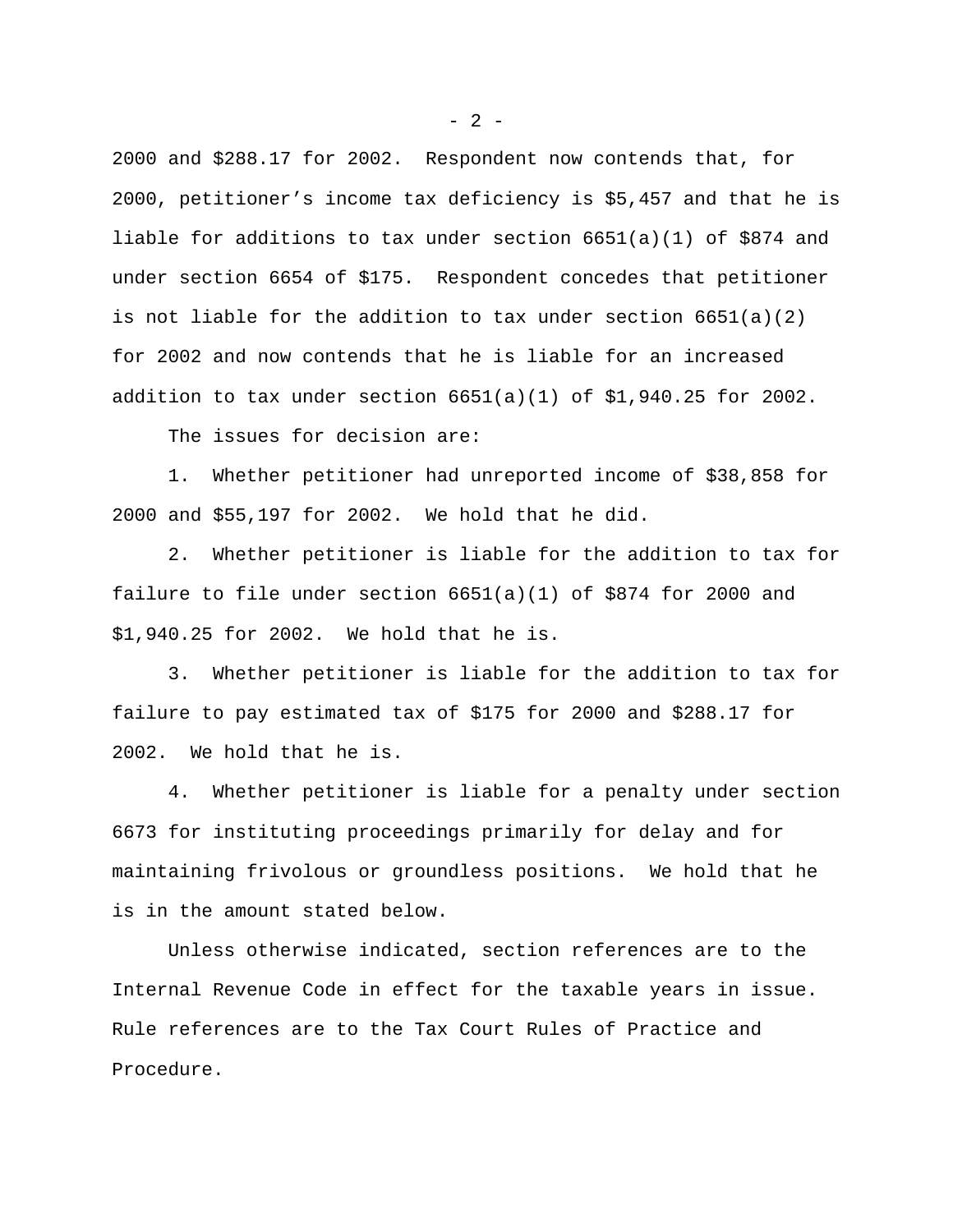#### FINDINGS OF FACT

Petitioner resided in Arizona when he filed his petition. He previously petitioned this Court in cases decided at Howard v. Commissioner, T.C. Memo. 1998-57 (Howard I); Howard v. Commissioner, T.C. Memo. 1998-300 (Howard II); Howard v. Commissioner, T.C. Memo. 2000-222 (Howard III); Howard v. Commissioner, T.C. Memo. 2002-85 (Howard IV); and Howard v. Commissioner, T.C. Memo. 2005-100 (Howard V). Petitioner's positions in the previous cases were frivolous and groundless. In Howard III, Howard IV, and Howard V, we awarded penalties to the United States under section 6673.

Family Life Broadcasting System employed petitioner in 2000 and 2002, paid wages to him by check, and issued to him Forms W-2, Wage and Tax Statement. He received wage income of \$36,899 in 2000 and \$39,460 in 2002 and Social Security benefits of \$14,840 in 2002. He had \$1,357 withheld for Federal income tax in 2000, and \$1,176 withheld in 2002. Petitioner received from his investments with a fund managed by the Phoenix Investment Partners, Ltd., dividends in 2000 of \$830.31 and in 2002 of \$701.45, of which \$210 was withheld for Federal income tax, and capital gain income in 2000 of \$1,054.69, of which \$584 was withheld for Federal income tax. Petitioner also received interest in 2000 of \$74, of which \$22 tax was withheld, and in 2002 of \$196, of which \$17 tax was withheld.

### $- 3 -$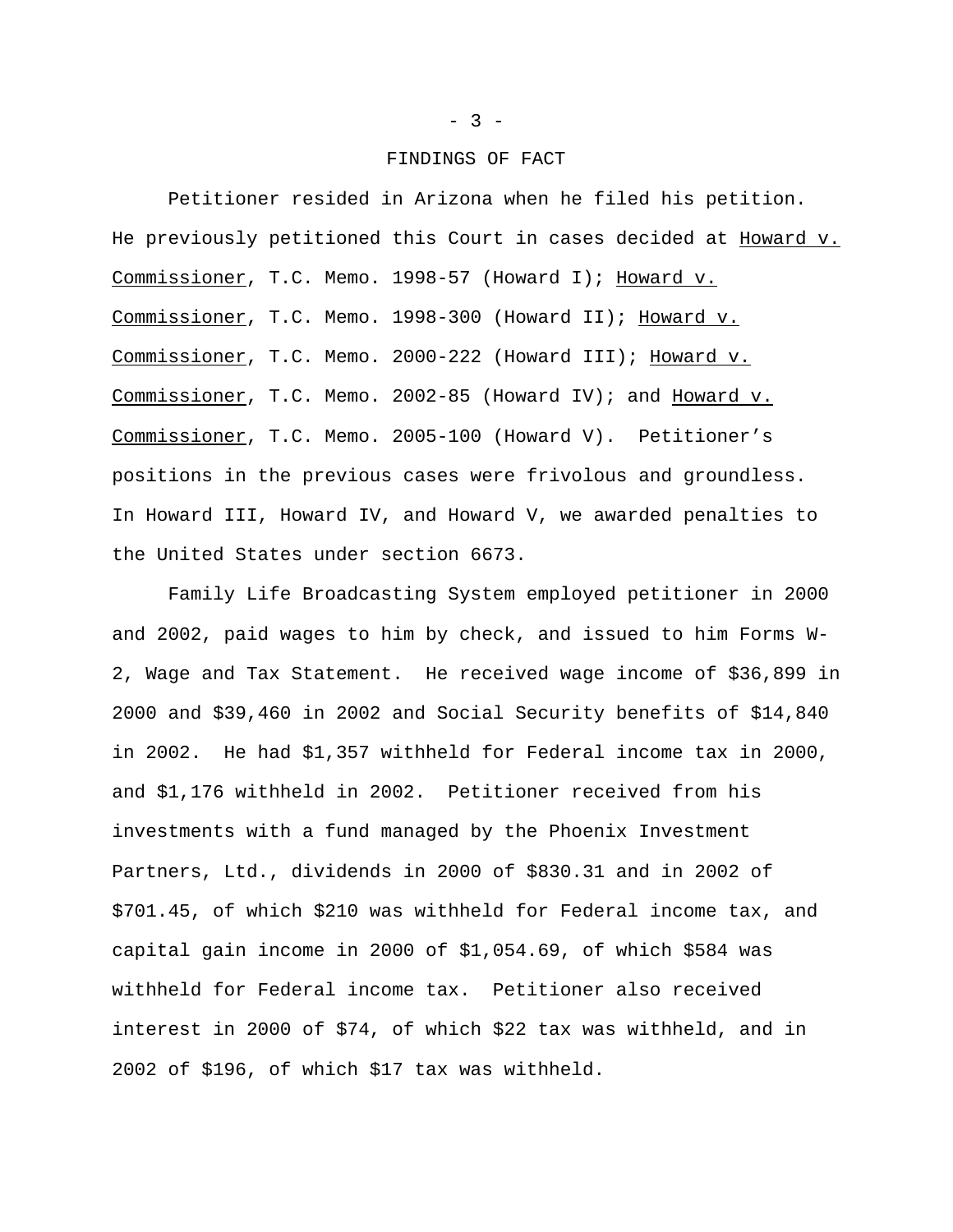Petitioner did not file a Federal income tax return for 2000 or 2002. He did not make estimated tax payments for 2000 or 2002.

Respondent issued a notice of deficiency to petitioner. Respondent determined on the basis of documents provided by third-party payors that petitioner received taxable income. However, respondent did not include in the determination for 2000 dividends of \$830.31 that petitioner had received in 2000. Respondent determined that petitioner's filing status was single and allowed one exemption to petitioner.

Before trial, petitioner asserted that he had a right not to testify because to do so would have required him to waive his Fifth Amendment privilege against self-incrimination. Petitioner did not identify or exchange any documents, identify witnesses, or file a pretrial memorandum as required by the standing pretrial order. Respondent complied with these requirements.

### OPINION

## A. Burdens of Production and Proof

- 1. Burden of Production
	- a. Section 6201(d)

If a taxpayer asserts a reasonable dispute with respect to any item of income reported on a third-party information return and the taxpayer has fully cooperated with the Secretary, the Secretary has the burden of producing reasonable and probative

 $- 4 -$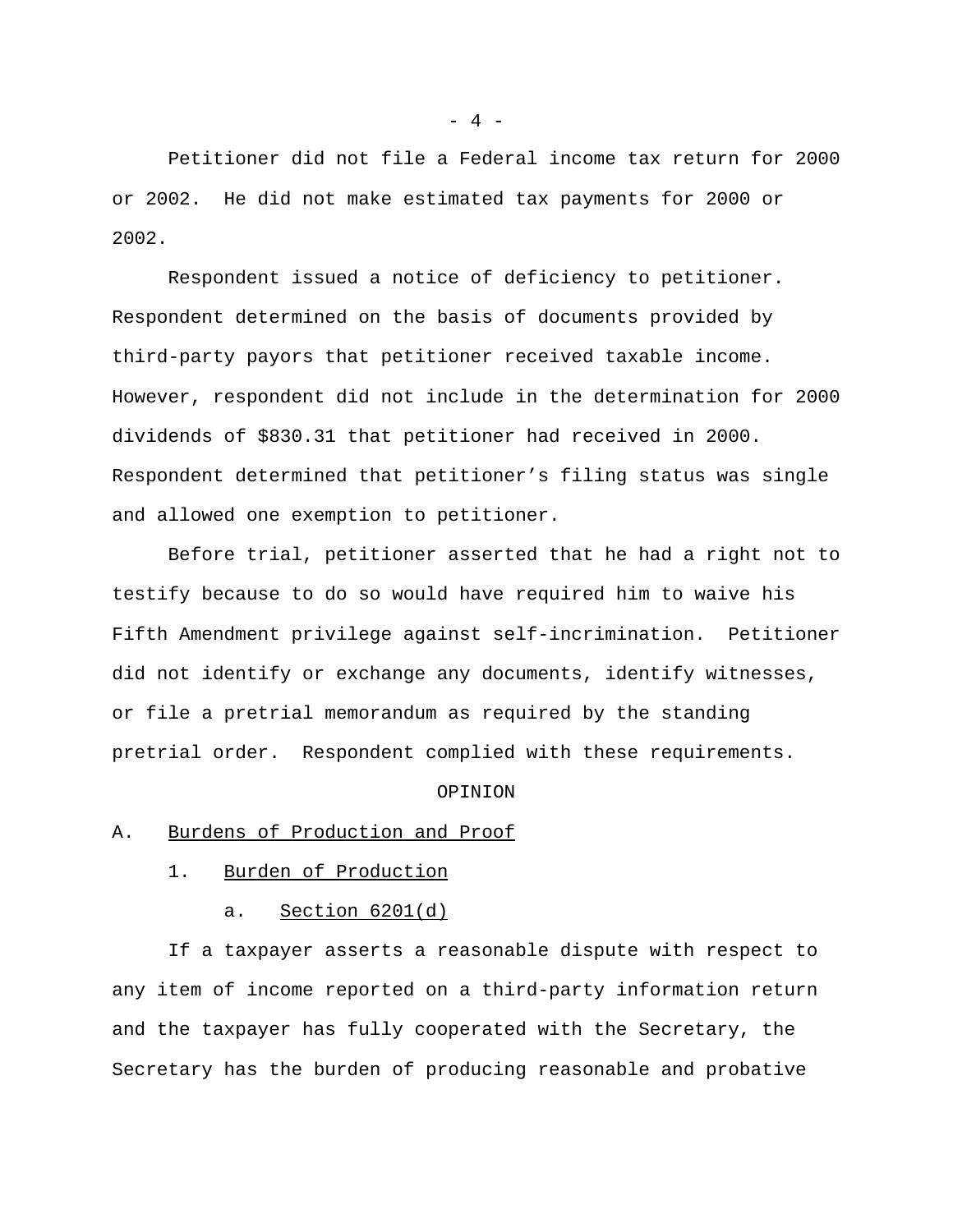information concerning that deficiency in addition to such information return. Sec. 6201(d).

Petitioner did not introduce any evidence to refute respondent's evidence or show that respondent's determination of petitioner's income is in error. We conclude that respondent does not have the burden of production under section 6201(d) because petitioner did not assert a reasonable dispute with respect to any item of income reported on an information return and petitioner has not fully cooperated with respondent. Even if respondent had the burden of proceeding under section 6201(d), respondent met that burden by producing information returns with certified transcripts from respondent's administrative files and from Social Security Administration files and declarations and supporting records from Douglas Goodall and Donna Bolio. The declarations were made under penalties of perjury pursuant to and are in the form required by 28 U.S.C. section 1746 (2000).

The declarations are admissible under rules 803(6) and 902(11) of the Federal Rules of Evidence. Rule 803(6) of the Federal Rules of Evidence provides an exception to the hearsay rule for records that are kept in the course of a regularly conducted activity and made at or near the time of the event by a person with knowledge. Rule 902(11) of the Federal Rules of Evidence states the requirements for self-authentication of a business record. To qualify under rule 902(11), a domestic

 $-5 -$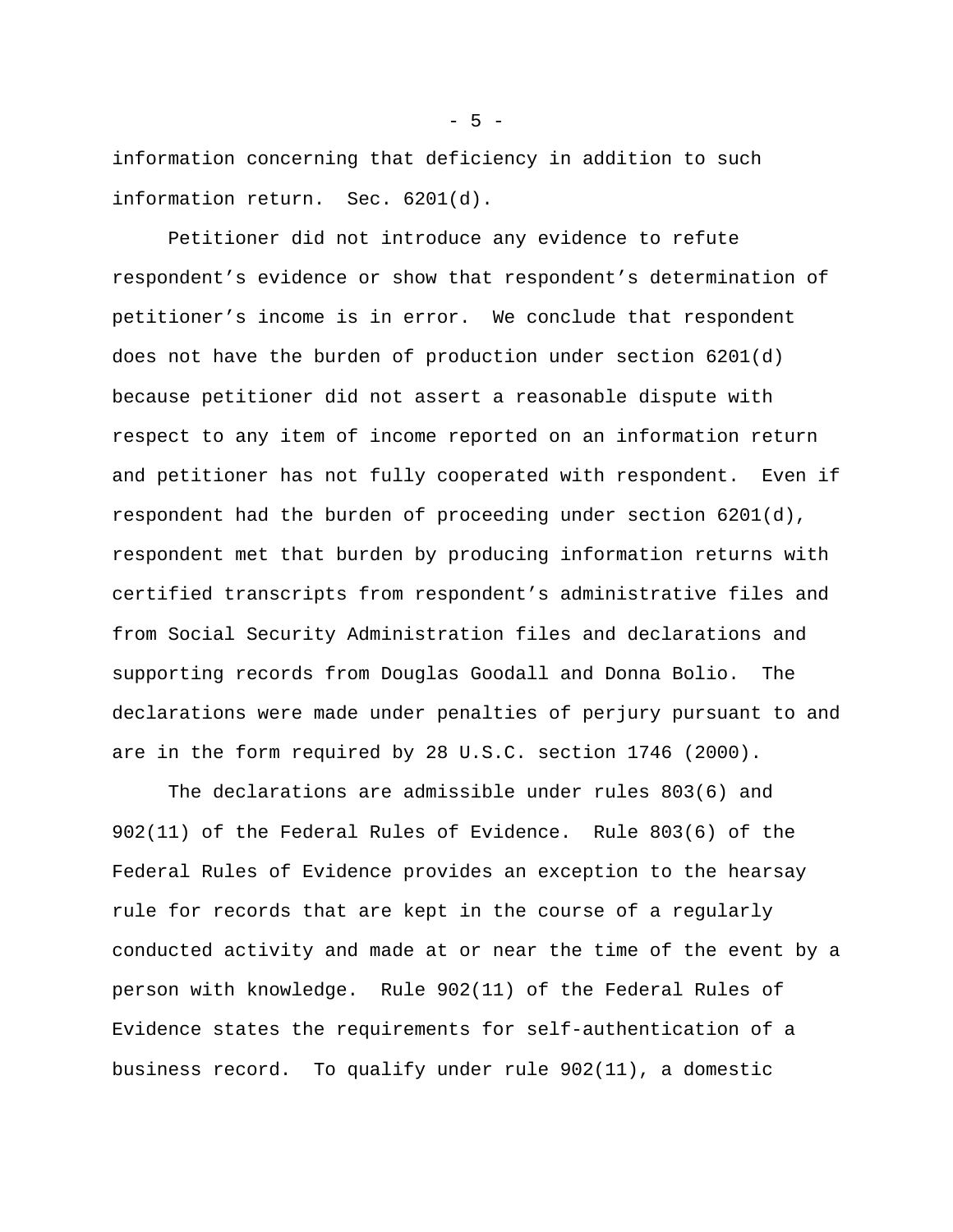record of a regularly conducted business activity must be accompanied by a declaration certifying that the record (1) was made at or near the time of the occurrence of the matters set forth by, or from information transmitted by, a person with knowledge of those matters; (2) was kept in the course of the regularly conducted activity; and (3) was made by the regularly conducted activity as a regular practice. All of the underlying documents were kept in the regular course of business, and the declarations of the validity of these documents were made by people familiar with them.

We conclude that section 6201(d) does not apply in this case.

## b. Determination in Unreported Income Cases

The U.S. Court of Appeals for the Ninth Circuit (to which an appeal of this case would lie) has held that in order for the presumption of correctness to attach to the notice of deficiency in unreported income cases, the Commissioner must establish "some evidentiary foundation" linking the taxpayer to the income-producing activity, Weimerskirch v. Commissioner, 596 F.2d 358, 361-362 (9th Cir. 1979), revg. 67 T.C. 672 (1977), or some substantive evidence "demonstrating that the taxpayer received unreported income", Edwards v. Commissioner, 680 F.2d 1268, 1270 (9th Cir. 1982); see also Rapp v. Commissioner, 774 F.2d 932, 935 (9th Cir. 1985). Once there is evidence of actual receipt of

- 6 -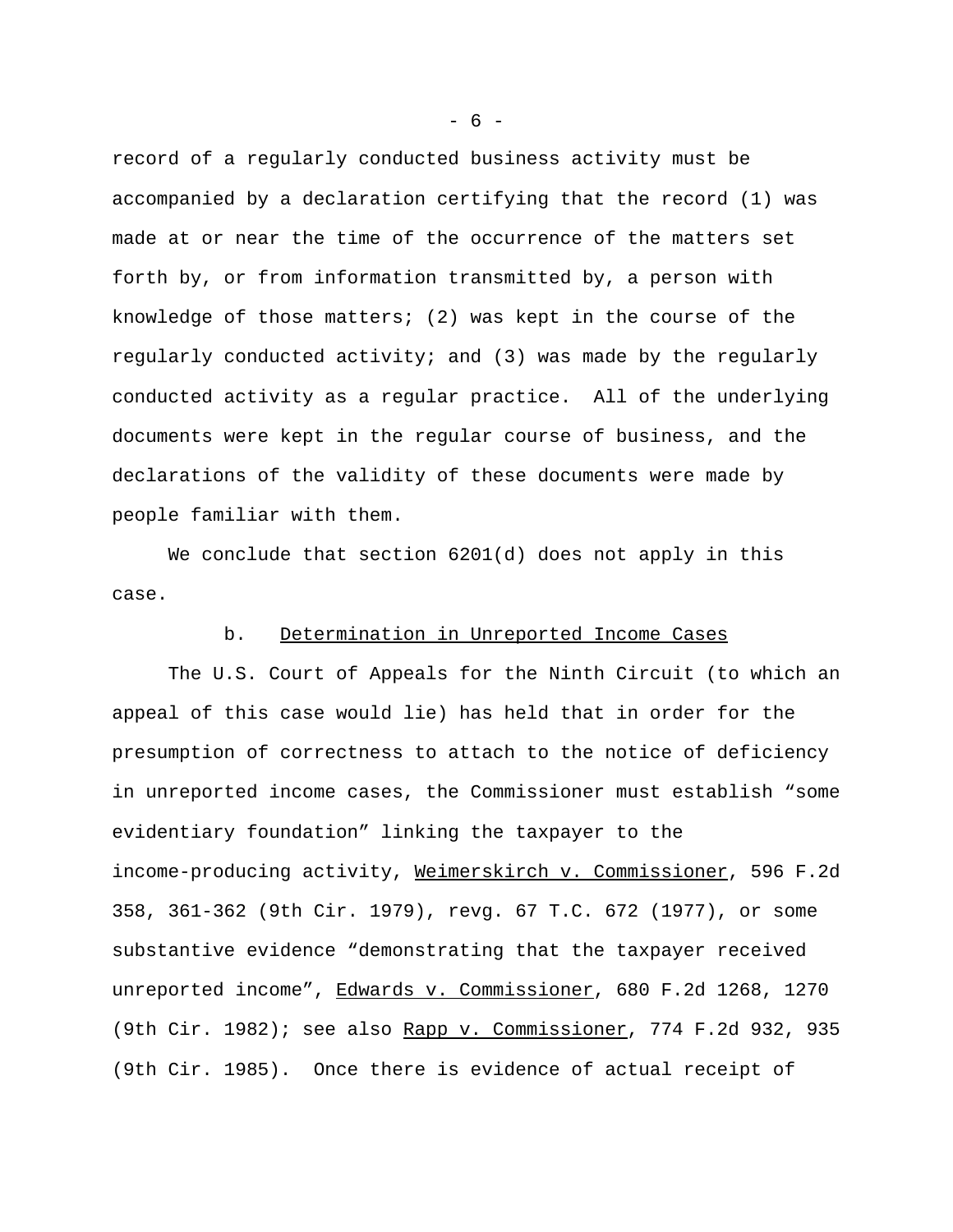funds by the taxpayer, the taxpayer has the burden of proving that all or part of those funds is not taxable. Tokarski v. Commissioner, 87 T.C. 74, 76-77 (1986).

There is ample evidence linking petitioner to income-producing activities. He received wages from Family Life, capital gain and dividends from Phoenix Investment Partners, Social Security benefits, and interest from the Arizona Central Credit Union during the years in issue. At trial, respondent submitted Forms W-2, Wage and Tax Statement, Forms 1099-MISC, Miscellaneous Income, transcripts from the Social Security Administration, employer records, and declarations under penalties of perjury of petitioner's employer and of a representative for Phoenix Investment Partners as to the validity of these underlying documents. The transcripts, declarations, and supporting documents show that petitioner received income during the years in issue. Thus, petitioner bears the burden of proving respondent's determinations are in error. See Edwards v. Commissioner, supra; Weimerskirch v. Commissioner, supra.

## 2. Burden of Proof

At trial, respondent moved to amend the pleadings to conform to the proof, asserting an increased deficiency and additions to tax for 2000 as a result of respondent's inadvertent failure to include in petitioner's income \$830.31 of dividends from Phoenix Investments in 2000. The parties may amend their pleadings only

- 7 -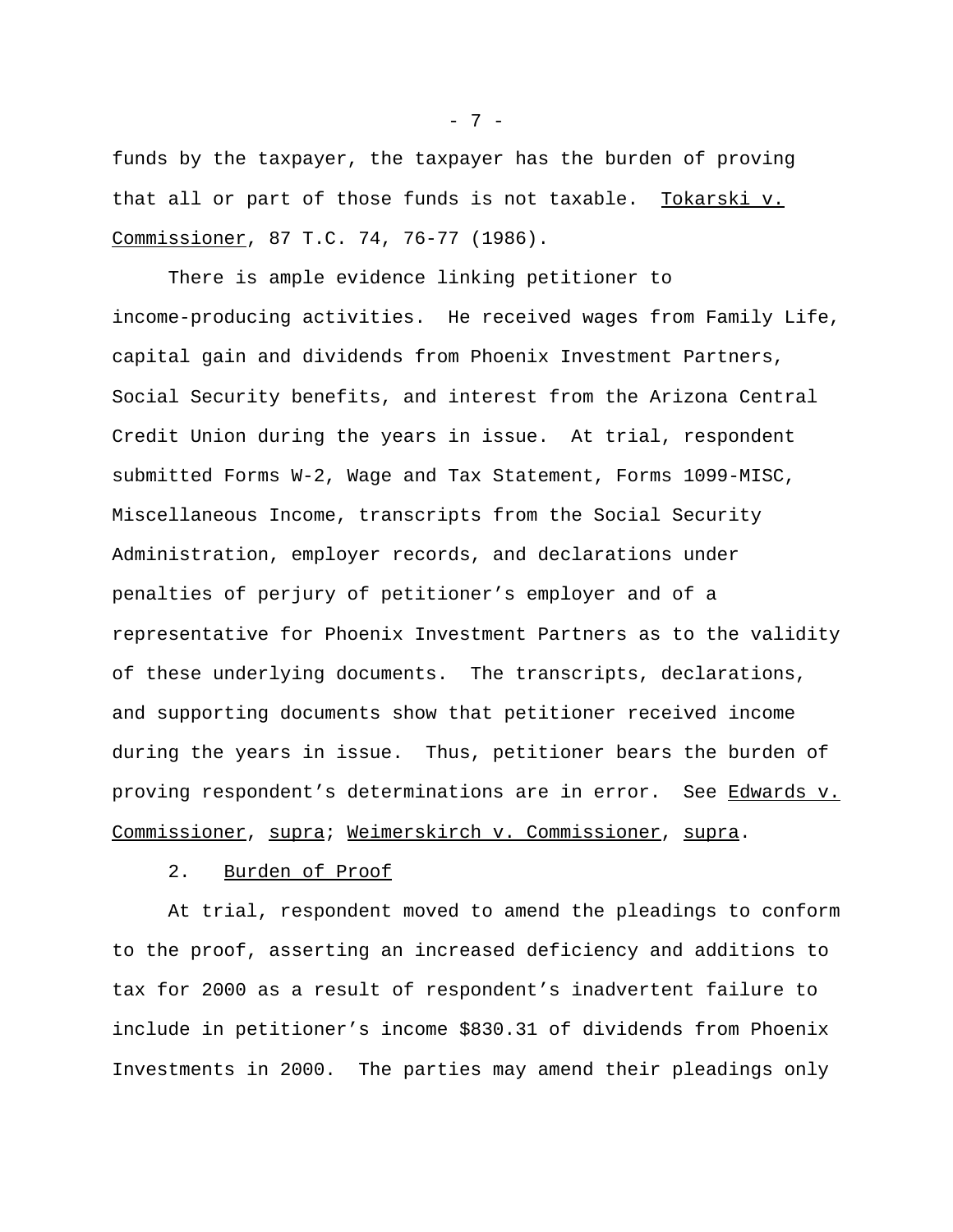by leave of the Court, and leave shall be given freely when justice so requires. Rule 41(a). A party may move to amend the pleadings to conform to the proof presented at trial. Rule 41(b)(2). Prejudice to the other party is a key factor in deciding whether to allow an amendment to the pleadings. Kroh v. Commissioner, 98 T.C. 383, 389 (1992).

We granted respondent's motion because (1) the third-party Form 1099, Miscellaneous Income, from Phoenix Investment shows that petitioner received \$830.31 in dividends in 2000, (2) respondent did not include this amount when determining petitioner's income for 2000, and (3) there is no prejudice to petitioner.

Respondent bears the burden of proving the increased deficiency for 2000 and additions to tax raised in the pleadings. See Rule 142(a).

Petitioner contends that respondent generally bears the burden of proof. We disagree. The burden of proof for a factual issue relating to liability for tax may shift to the Commissioner under certain circumstances. Sec. 7491(a). Under section 7491(a), the burden of proof with respect to a factual issue relevant to a taxpayer's liability for tax shifts from the taxpayer to the Commissioner if, inter alia, the taxpayer has: (a) Complied with substantiation requirements under the Internal Revenue Code, sec.  $7491(a)(2)(A);$  (b) maintained all records

 $- 8 -$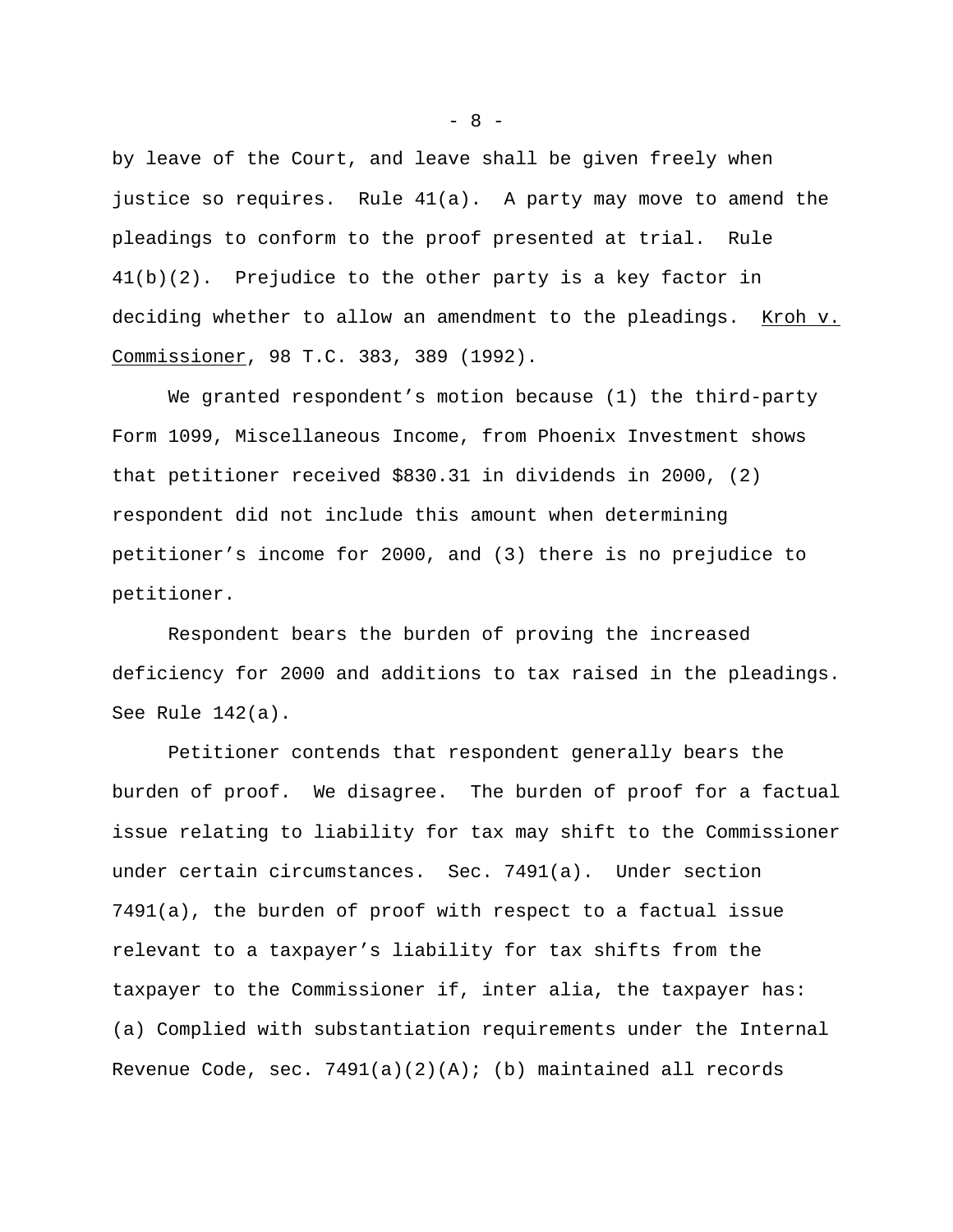required by the Internal Revenue Code, sec.  $7491(a)(2)(B)$ ; and (c) cooperated with reasonable requests by the Secretary for information, documents, and meetings, id. A taxpayer bears the burden of proving that he or she has met the requirements of section 7491(a). See H. Conf. Rept. 105-599, at 239 (1998), 1998-3 C.B. 747, 993; S. Rept. 105-174, at 45 (1998), 1998-3 C.B. 537, 581. Petitioner does not contend that he meets the requirements of section 7491(a), and the record shows that he did not meet those requirements because he did not cooperate with respondent. Thus, petitioner bears the burden of proof except as to the increased deficiency and increased additions to tax. See Rule 142(a); Welch v. Helvering, 290 U.S. 111, 115 (1933).

# 3. Whether Petitioner's Fifth Amendment Claims Affect the Burden of Proof

Before trial, petitioner asserted Fifth Amendment rights against self-incrimination. However, even if petitioner's claim was bona fide (which we need not decide), it would have no effect on petitioner's burden of proof. See United States v. Rylander, 460 U.S. 752, 758 (1983); Petzoldt v. Commissioner, 92 T.C. 661, 684-685 (1989); Traficant v. Commissioner, 89 T.C. 501, 504 (1987), affd. 884 F.2d 258 (6th Cir. 1989).

- 9 -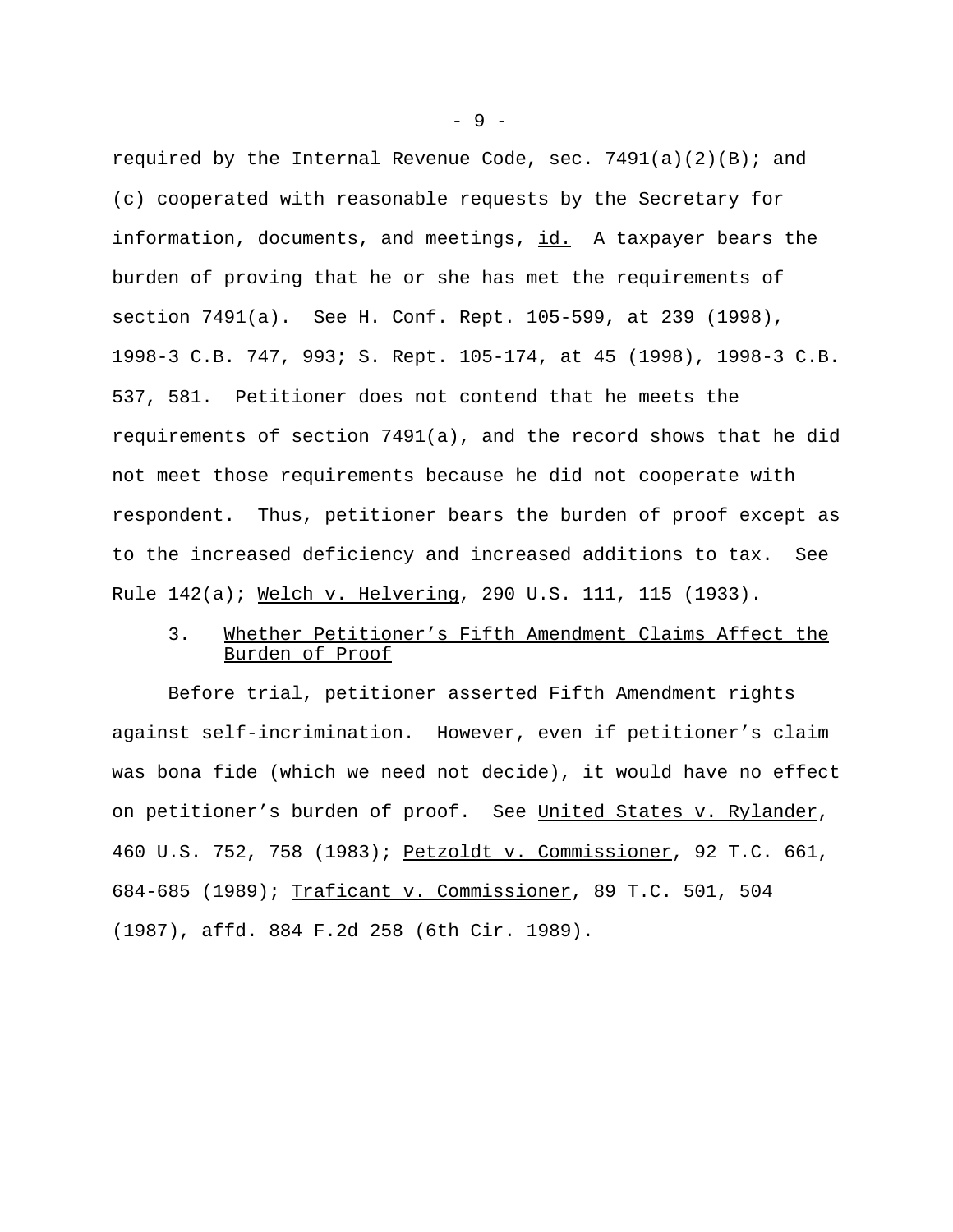$- 10 -$ 

### B. Petitioner's Income in 2000 and 2002

### 1. Respondent's Determination

Petitioner has not shown that respondent's determination relating to the amount of his income for 2000 and 2002 is incorrect. We conclude that petitioner received taxable income in 2000 and 2002 as determined by respondent.

### 2. Increased Deficiency for 2000

As discussed above, the Commissioner has the burden of proving increased deficiencies and additions to tax asserted in the pleadings. Rule 142(a). Petitioner received dividends of \$830.31 in 2000 that respondent did not determine to be included in petitioner's income for 2000. Thus, respondent has proven the increased deficiency for 2000. We conclude that petitioner received income as described above in the findings of fact.

### C. Petitioner's Deductions

A taxpayer must keep records that are sufficient to enable the Commissioner to determine his or her tax liability. Sec. 6001; sec. 1.6001-1(a), Income Tax Regs. Deductions are a matter of legislative grace. INDOPCO, Inc. v. Commissioner, 503 U.S. 79, 84 (1992). A taxpayer must substantiate the payments which give rise to claimed deductions. Hradesky v. Commissioner, 65 T.C. 87, 90 (1975), affd. per curiam 540 F.2d 821 (5th Cir. 1976); see sec. 6001.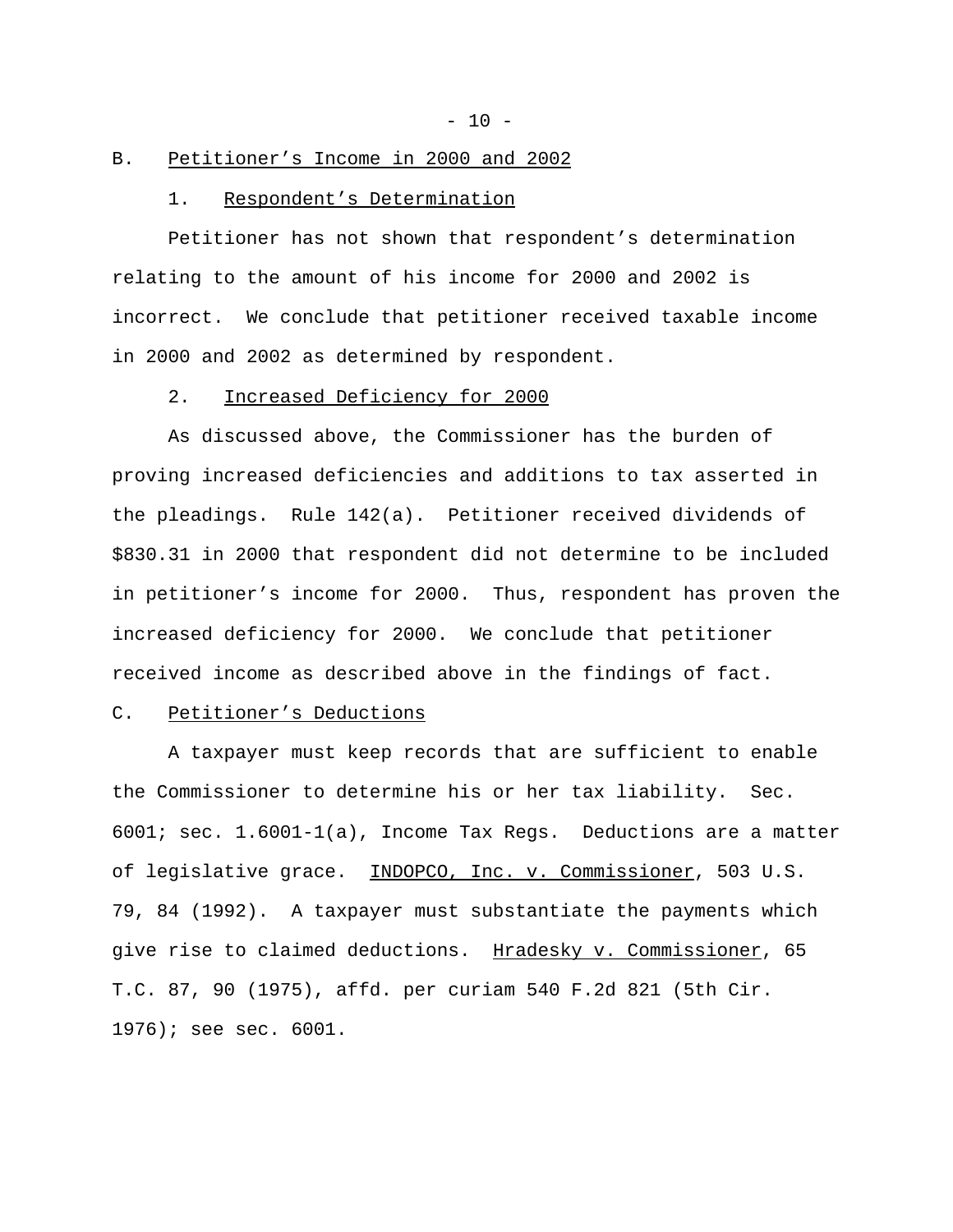Petitioner alleged in the petition that he is entitled to claim deductions. However, petitioner has not identified the items that he contends are deductible or offered any evidence supporting his claim. Thus, he may not deduct any amount for 2000 or 2002.

We conclude that petitioner's deficiencies in income tax were \$5,457 for 2000 and \$9,164 for 2002.

## D. Additions to Tax

Section 7491(c) places on the Commissioner the burden of producing evidence that it is appropriate to impose additions to tax. To meet the burden of production under section 7491(c), the Commissioner must produce evidence showing that it is appropriate to impose the particular addition to tax but need not produce evidence relating to defenses such as reasonable cause or substantial authority. Higbee v. Commissioner, 116 T.C. 438, 446 (2001); H. Conf. Rept. 105-599, supra at 241, 1998-3 C.B. at 995.

Respondent has met the burden of production under section 7491(c) with respect to the addition to tax for failure (a) to file under section  $6651(a)(1)$  because the record shows that petitioner is required to but has not filed a return for 2000 and 2002; and (b) to make estimated tax payments under section 6654(a) because the record shows that petitioner did not make estimated tax payments, except for nominal amounts withheld from

 $- 11 -$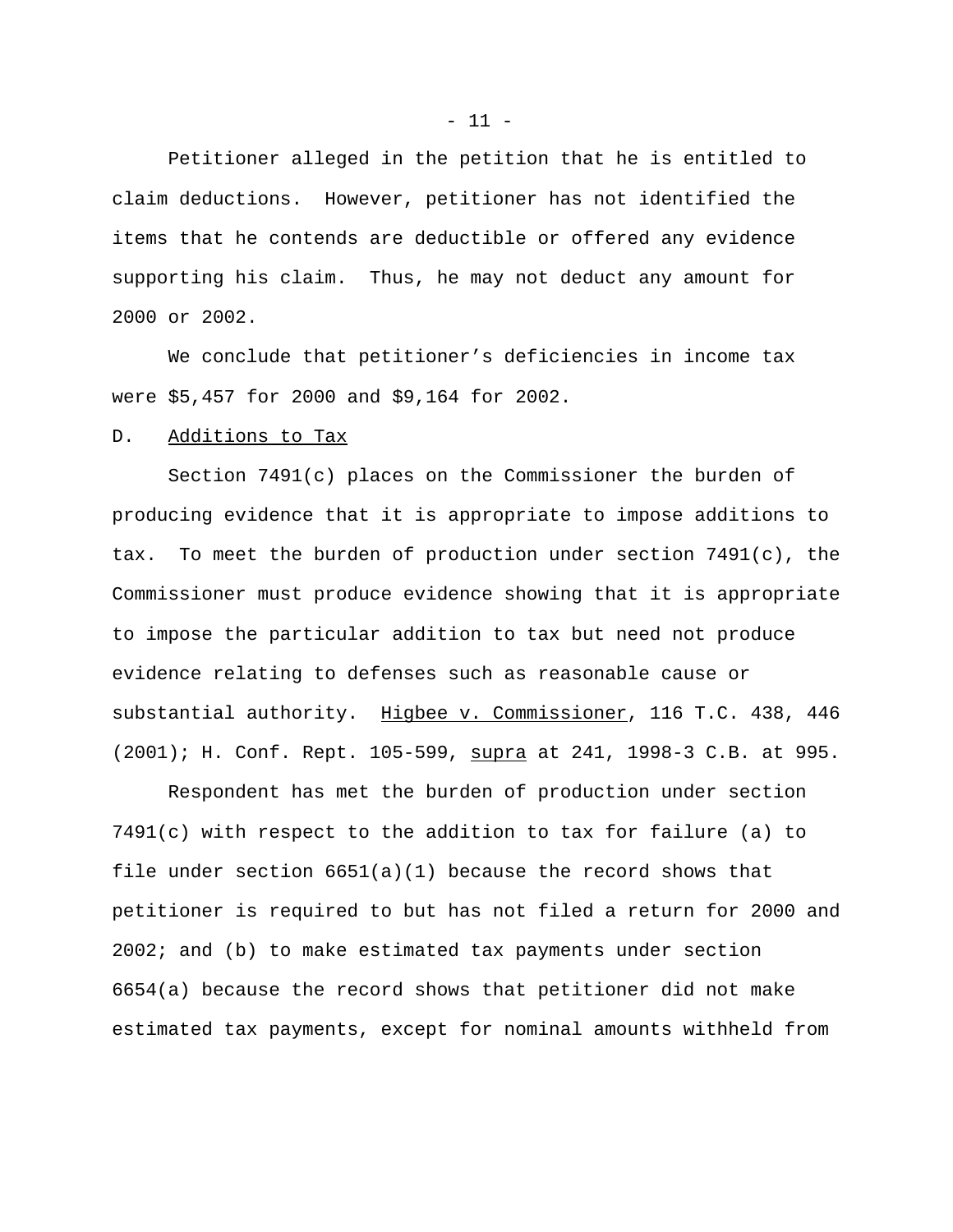his wages and investments, with respect to his tax liability for 2000 or 2002.

The addition to tax under section 6651(a)(1) for failure to file is based on the amount of tax due. Thus, respondent met the burden of proving that petitioner is liable for the increased addition to tax under section 6651(a)(1) by showing that petitioner had an increased deficiency for 2000 as described above.

Respondent conceded that petitioner is not liable for the addition to tax under section  $6651(a)(2)$  for 2002. Thus, section  $6651(c)(1)$  (reducing the amount imposed by section  $6651(a)(1)$  to 4.5 percent for any month in which both section 6651(a)(1) and (2) are imposed) does not apply and the 5-percent rate does. Respondent has established that petitioner is liable for the addition to tax under section  $6651(a)(1)$  for 2002 in an amount greater than respondent determined in the notice of deficiency.

We conclude that petitioner is liable for additions to tax for failure to file under section 6651(a)(1) of \$874 for 2000 and \$1,940.25 for 2002, and failure to pay estimated tax under section 6654 of \$175 for 2000 and \$288.17 for 2002.

E. Penalty for Frivolous Positions or Instituting Proceedings Primarily for Delay Under Section 6673

Respondent moved at trial to impose a penalty under section 6673. The Court may impose a penalty of up to \$25,000 if the position or positions asserted by the taxpayer in the case are